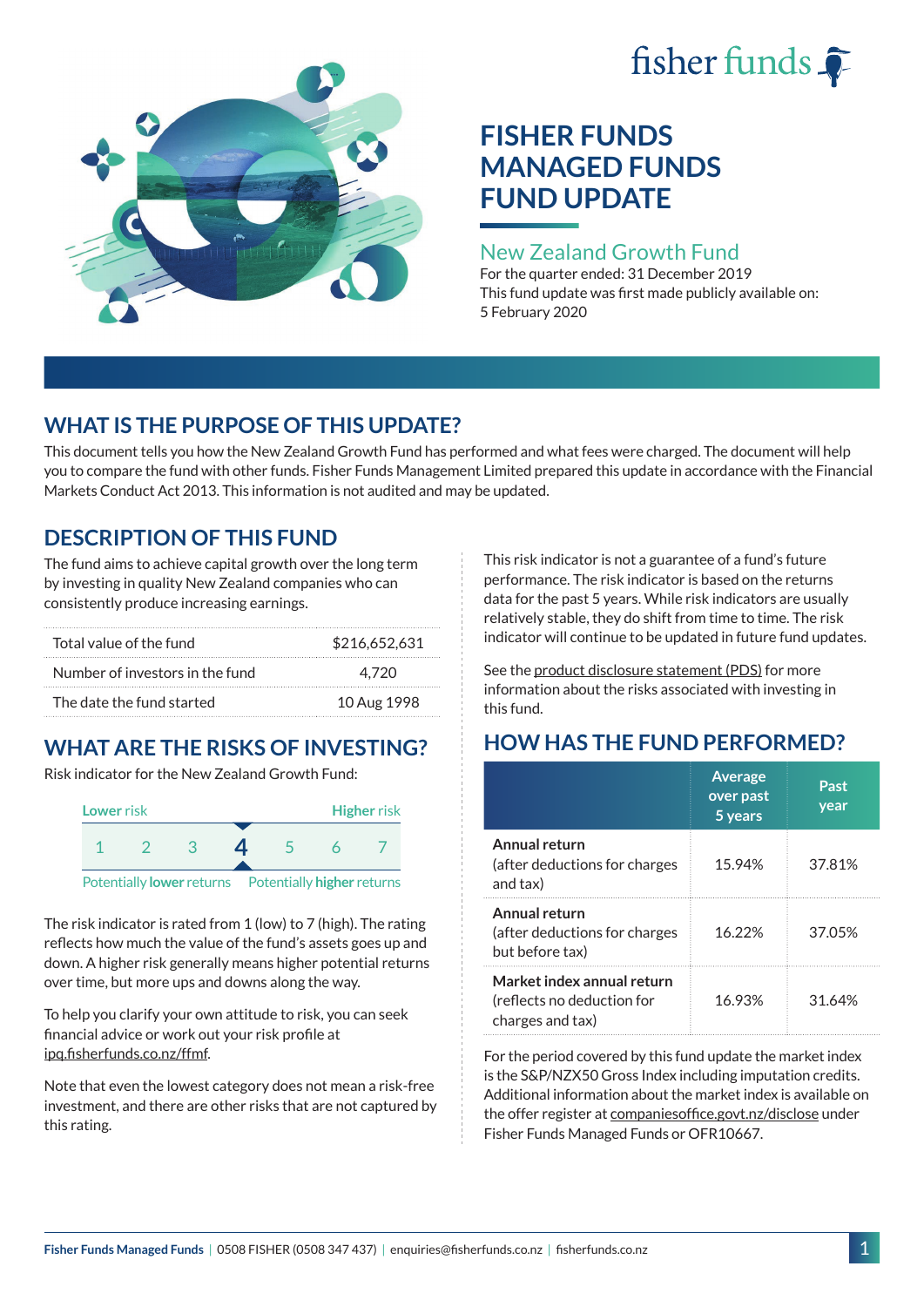## **ANNUAL RETURN GRAPH**



This shows the return after fund charges and tax for each of the last 10 years ending 31 March. The last bar shows the average annual return for the last 10 years, up to 31 December 2019.

**Important:** This does not tell you how the fund will perform in the future.

Returns in this update are after tax at the highest prescribed investor rate (PIR) of tax for an individual New Zealand resident. Your tax may be lower. The market index return reflects no deduction for charges and tax.

#### **WHAT FEES ARE INVESTORS CHARGED?**

Investors in the New Zealand Growth Fund are charged fund charges that include GST. In the year to 31 March 2019 these were:

|                                                       | % of net asset value |
|-------------------------------------------------------|----------------------|
| <b>Total fund charges</b>                             | 302%                 |
| Which are made up of:                                 |                      |
| <b>Total management and</b><br>administration charges | 1.42%                |
| Inding:                                               |                      |
| Manager's basic fee                                   | 1 27%                |
| Other management and<br>administration charges        | 0.15%                |
| Total performance-based fees <sup>1</sup>             |                      |

Small differences in fees and charges can have a big impact on your investment over the long term.

#### **EXAMPLE OF HOW THIS APPLIES TO AN INVESTOR**

Katie had \$10,000 in the fund at the start of the year and did not make any further contributions. At the end of the year, Katie received a return after fund charges were deducted of \$3,781 (that is 37.81% of her initial \$10,000). Katie did not pay other charges. This gives Katie a total return after tax of \$3,781 for the year.

#### **WHAT DOES THE FUND INVEST IN? Actual investment mix**

This shows the types of assets that the fund invests in.



#### **Target investment mix**

This shows the mix of assets that the fund generally intends to invest in.